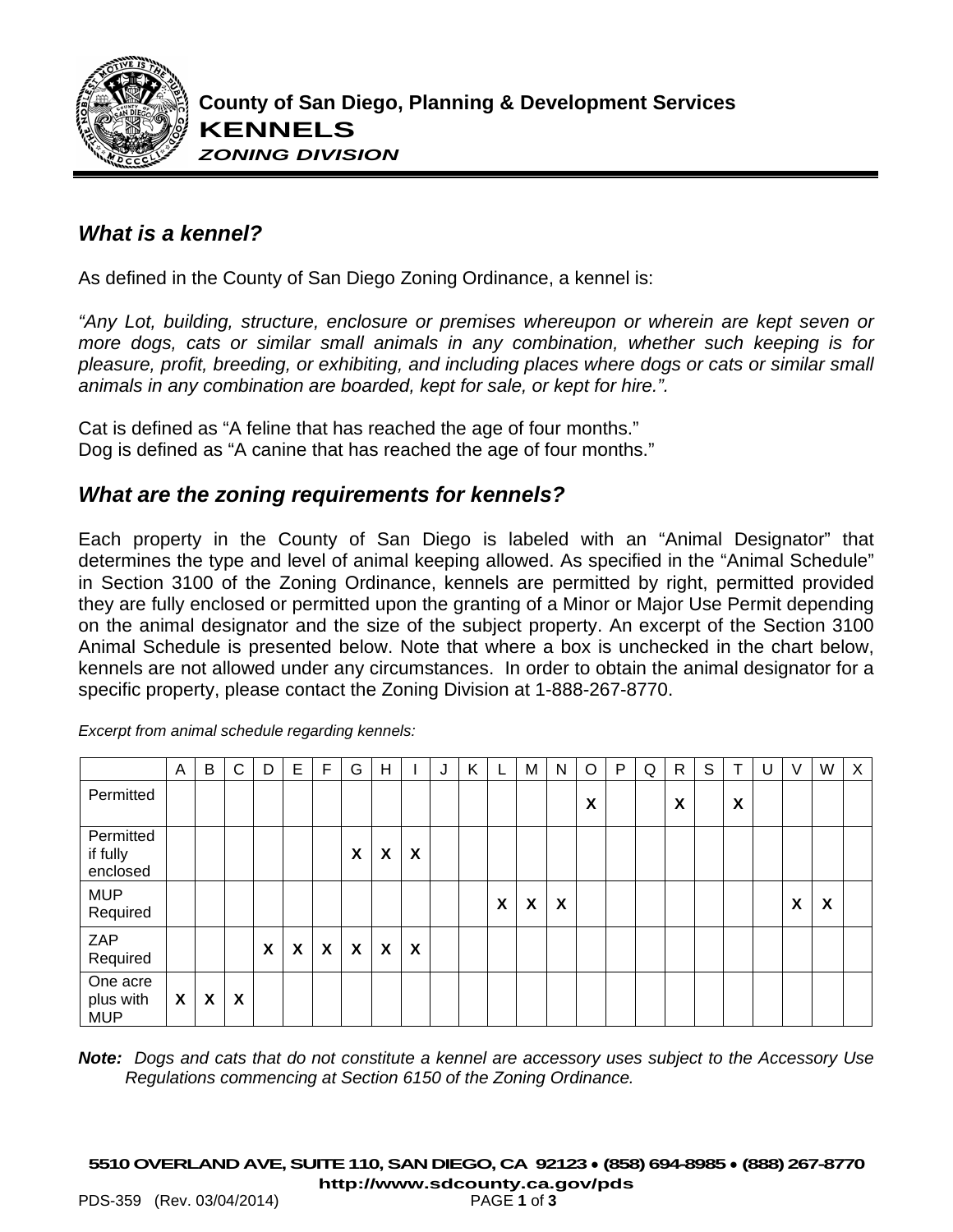

## **County of San Diego, PDS, Zoning Division KENNELS**

*Continued*

Unless otherwise noted, all structures used for the purposes of enclosing animals must conform to the animal enclosure setbacks as follows:

|                      | A                                         | В              | $\sim$ | D      | Е      | -                 | G      | H      |        | J |   | ┕ | M | N | O                         | P                         | Q                | R | S |   |   | v | W                | X                         |
|----------------------|-------------------------------------------|----------------|--------|--------|--------|-------------------|--------|--------|--------|---|---|---|---|---|---------------------------|---------------------------|------------------|---|---|---|---|---|------------------|---------------------------|
| Most<br>Restrictive  | $\checkmark$<br>$\boldsymbol{\mathsf{A}}$ |                |        | v<br>Λ |        |                   | v<br>Λ |        |        | X | v | X | X | X | $\boldsymbol{\mathsf{X}}$ | $\boldsymbol{\mathsf{X}}$ | $\boldsymbol{X}$ | X | X | X | X | Y | $\boldsymbol{X}$ |                           |
| Moderate             |                                           | v<br>$\lambda$ |        |        | v<br>Λ |                   |        | v<br>Λ |        |   |   |   |   |   |                           |                           |                  |   |   |   |   |   |                  |                           |
| Least<br>Restrictive |                                           |                | v<br>Δ |        |        | $\mathbf{v}$<br>Λ |        |        | v<br>Λ |   |   |   |   |   |                           |                           |                  |   |   |   |   |   |                  | $\mathbf{v}$<br>$\lambda$ |

| <b>ANIMAL ENCLOSURE</b><br><b>LOCATION</b> | <b>ANIMAL ENCLOSURE SETBACKS</b> |                                                                               |                                                                               |  |  |  |  |  |  |  |  |
|--------------------------------------------|----------------------------------|-------------------------------------------------------------------------------|-------------------------------------------------------------------------------|--|--|--|--|--|--|--|--|
|                                            | <b>Most Restrictive</b>          | <b>Moderate</b>                                                               | <b>Least Restrictive</b>                                                      |  |  |  |  |  |  |  |  |
| Distance from Street<br>Center Line        | Same as for main<br>building     | Same as for main<br>building                                                  | Zero (0) feet (from<br>street line)                                           |  |  |  |  |  |  |  |  |
| Distance from Interior Side<br>Lot Line    | Ten (10) feet                    | Five (5) feet                                                                 | Zero (0) feet for open<br>enclosure. Five (5)<br>feet for roofed<br>enclosure |  |  |  |  |  |  |  |  |
| Distance from Rear Lot<br>Line             | Ten (10) feet                    | Zero (0) feet for open<br>enclosure. Five (5)<br>feet for roofed<br>enclosure | Zero (0) feet                                                                 |  |  |  |  |  |  |  |  |

In addition to conforming to the animal designator requirements, all kennels are subject to Section 3114 of the zoning ordinance which states as follows:

- 1. Restrictions On Use:
	- a. The premises shall be kept in a clean and sanitary manner by the daily removal of waste and by the use of spray and disinfectants to prevent the accumulation of flies, the spread of disease or offensive odor.
	- b. Kennels shall conform to all the regulations contained in the County Code related to kennels, including but not limited to Noise Abatement and Control, Animal Control and Permit Fees and Procedures*. (See Sections 36.401 et seq., 21.103 et seq. and 62.641 et seq. for additional information)*
	- c. Animal odors shall not be detectable beyond the lot lines of the property wherein the kennel is located.